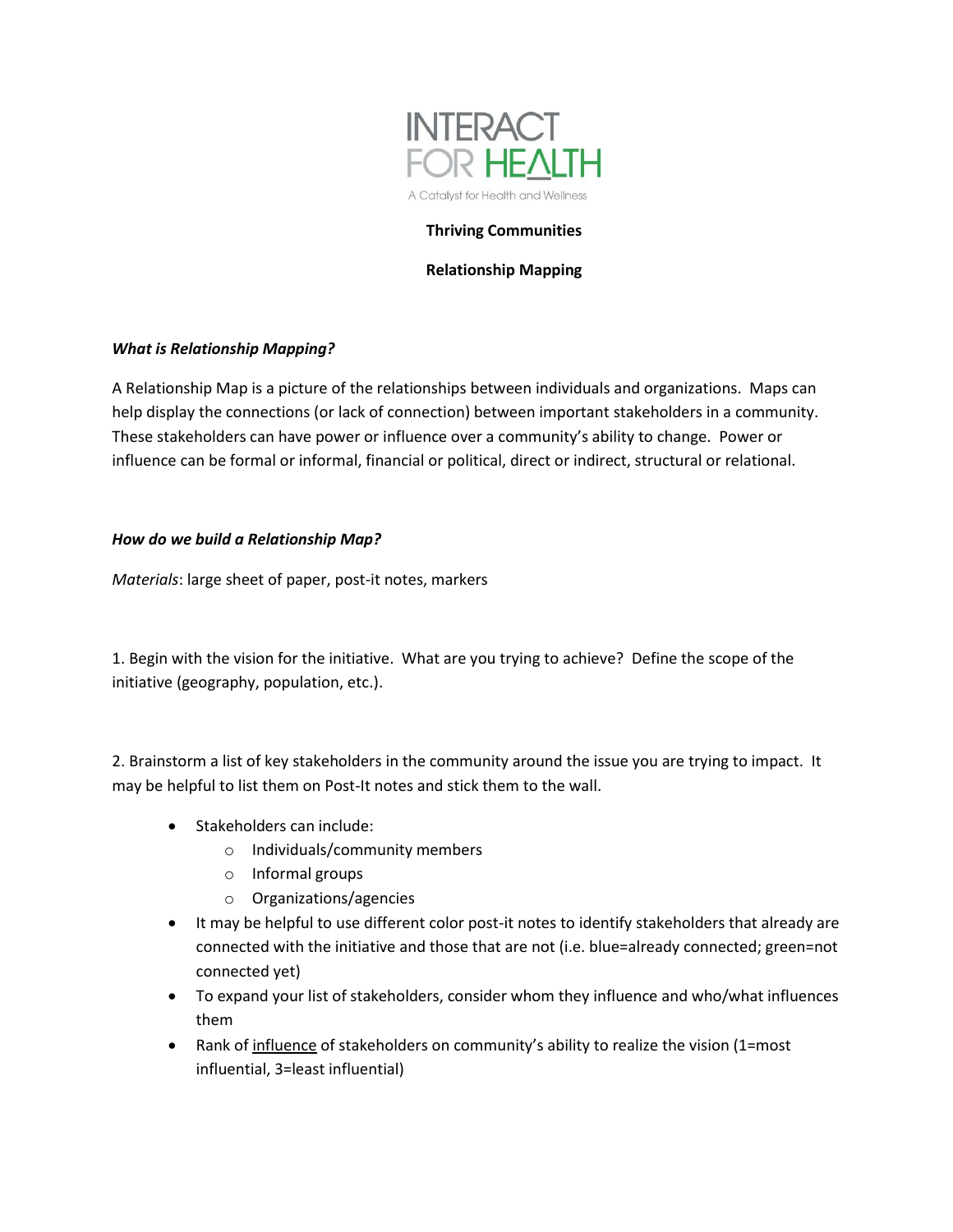- 3. Begin constructing your Map.
	- Place the stakeholders on a large piece of paper. It may be helpful to begin with the core group of leaders in the center and then build out
	- As the stakeholders are placed on the map, draw circles around them based on their level of influence; larger circles represent greater influence (e.g. 1=most influential), smaller circles represent less influence
	- Draw arrows between stakeholders to indicate existing connections or relationships.



See an example of a Relationship Map below:

The example above was generated using Microsoft PowerPoint but other basic software could be used.